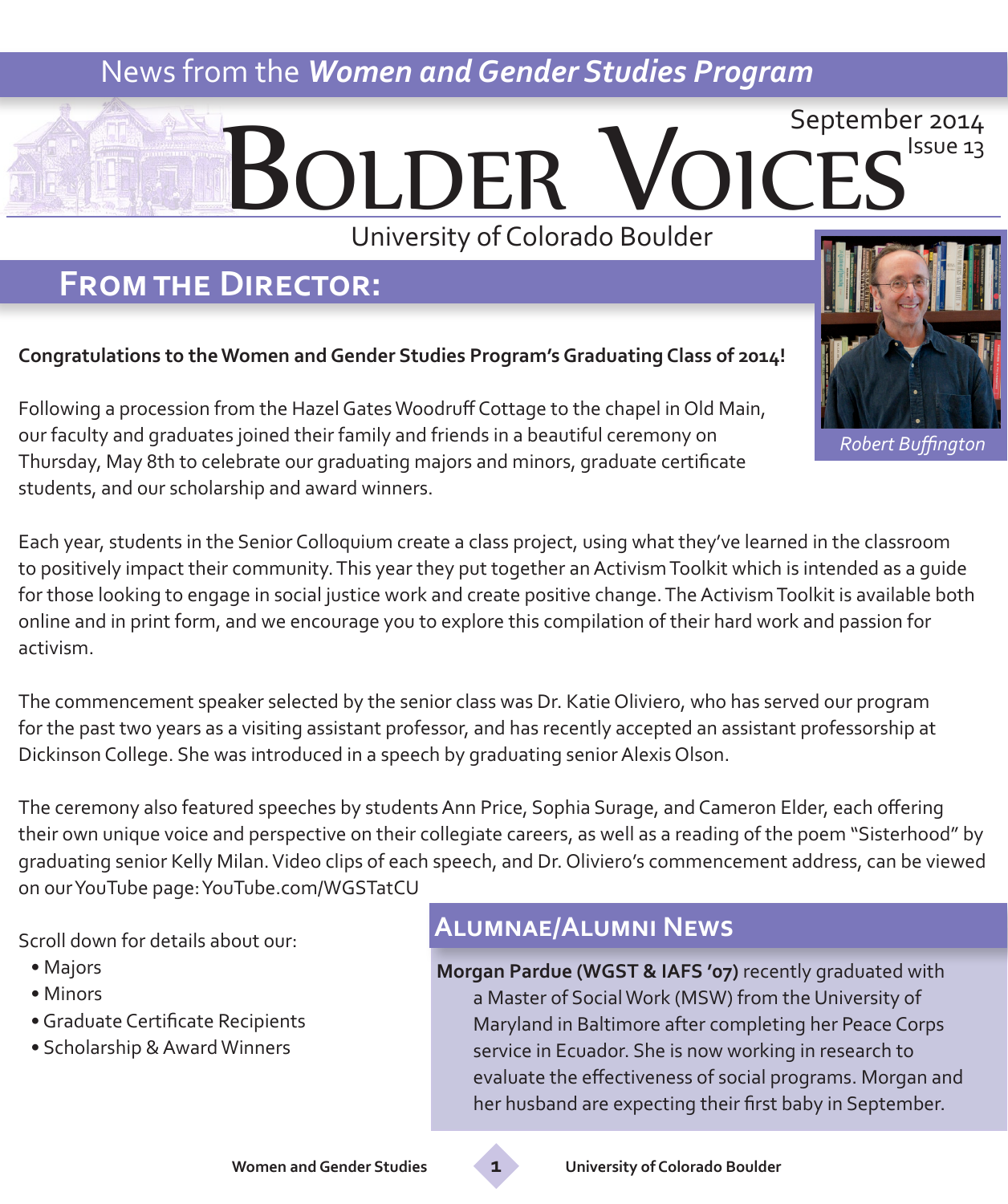# **We proudly present the Women and Gender Studies Graduating Class of 2014!:**

#### *Majors:*



#### **Roshanne Kathleen Ebrahimian**

Shannie is graduating with a double major in women and gender studies and international affairs with a concentration in the Middle East. She would like to thank all of the beautiful people that have shaped her experience in WGST and especially the Gender Justice League for showing her the possibilities of bridging the gap between scholarship and activism.



#### **Cameron Scott Elder**

Cameron is graduating magna cum laude in women and gender studies with a double major in English literature. He has been an active participant in the Gender Justice League student practicum since his sophomore year, served as the co-president of Triota Honors Society, and worked as a programming coordinator for the Women's Resource Center. Cameron will be moving to Chicago, Illinois to work as a high school English teacher as a 2014 corps member for Teach for America. He would like to thank his friends and family for all of their incredible support, as well

as the incredible WGST faculty and staff who have helped guide and support him during his academic journey. He would especially like to thank Dr. Katie Oliviero for working with him as his thesis advisor.



#### **Gabrielle Lorainne Friesen**

Gabrielle is graduating with degrees in both women and gender studies and history, for which she received magna cum laude honors, and is also graduating with a certificate in medieval and early modern studies. She would like to thank everyone at the Women's Resource Center who have pushed her to grow and who have been a source of inspiration. She would also like to thank her family for their support throughout college.



#### **Lindsay Hill Heckmann**

Lindsay is graduating with degrees in women and gender studies and English literature. She is eternally grateful for the amazing experiences and invaluable knowledge gained during her time at CU. She would like to send her love and special thanks to the strong women in her family who are here to support her today.

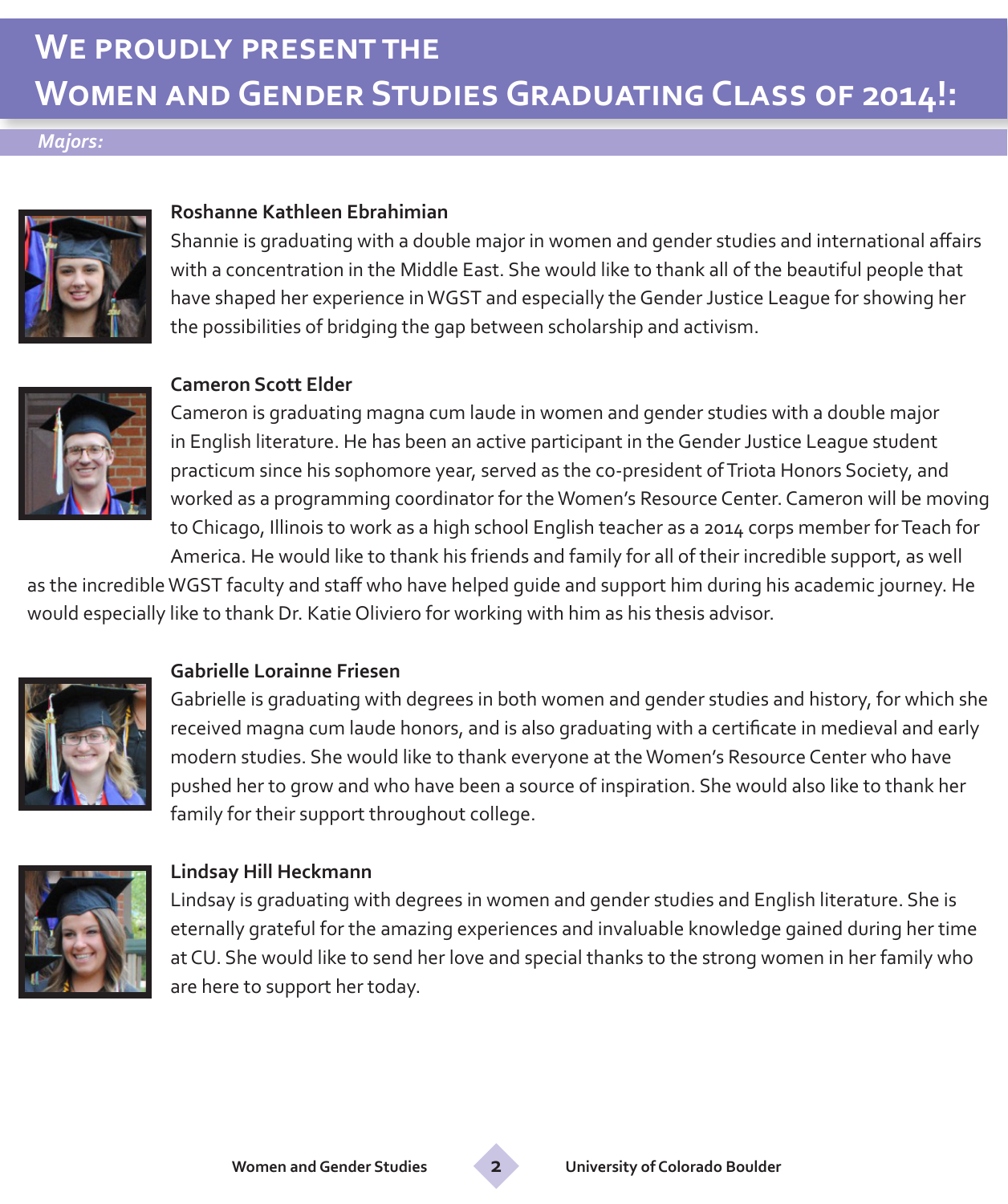

#### **Kelly Elise Milan**

Kelly is graduating with two Bachelor of Arts degrees in film studies and women and gender studies, as well as a Bachelor of Fine Arts in film studies. She was the co-president of Triota with Cameron Elder this year and a former member of the Gender Justice League. Kelly hopes to use the knowledge gained from her three degrees to make films that break barriers of gender norms. She wants to thank all of her professors, friends and family for helping to get her here today.



#### **Dana Marissa Myers**

Dana is graduating with a double major in psychology and women and gender studies. She has been a volunteer for Counseling and Psychological Services on campus. Next year she will be attending graduate school at the University of Pennsylvania to receive a master's in the School of Social Practice and Policy. She looks forward to applying all of the skills she has acquired throughout her time here, in her future, and to continue to look at the world through a critical lens.



#### **Alexis Danielle Olson**

Alexis is graduating with a double major in political science and women and gender studies. She has been a member of the Gender Justice League since fall 2013, a community outreach intern for Boulder County AIDS Project, and a volunteer yoga teacher (she'll soon be teaching yoga at a domestic violence shelter). She plans to get a master's degree in social work from Metro State University of Denver to become a social worker or counselor in a women's correctional facility.

Alexis says, "I am thankful for the incredible education I have received from the WGST department because it has helped shape my future as a person, the people I help, and ultimately my future career goals in social justice."



#### **Ann Louise Price**

Ann is graduating with degrees from English and women and gender studies as well as the LGBTQ Studies Certificate. She was able to work with some wonderful activist communities on and off campus during her time at CU, and would like to thank those communities and her friends and family for their phenomenal support. Following graduation, Ann will be moving to the east coast where she hopes to continue to work to combat domestic violence in LGBTQ communities. Ann

was also recently awarded the Tito Torres Award for Outstanding Student Activism and Leadership by the University of Colorado Chancellor's Standing Committee on GLBT Issues.

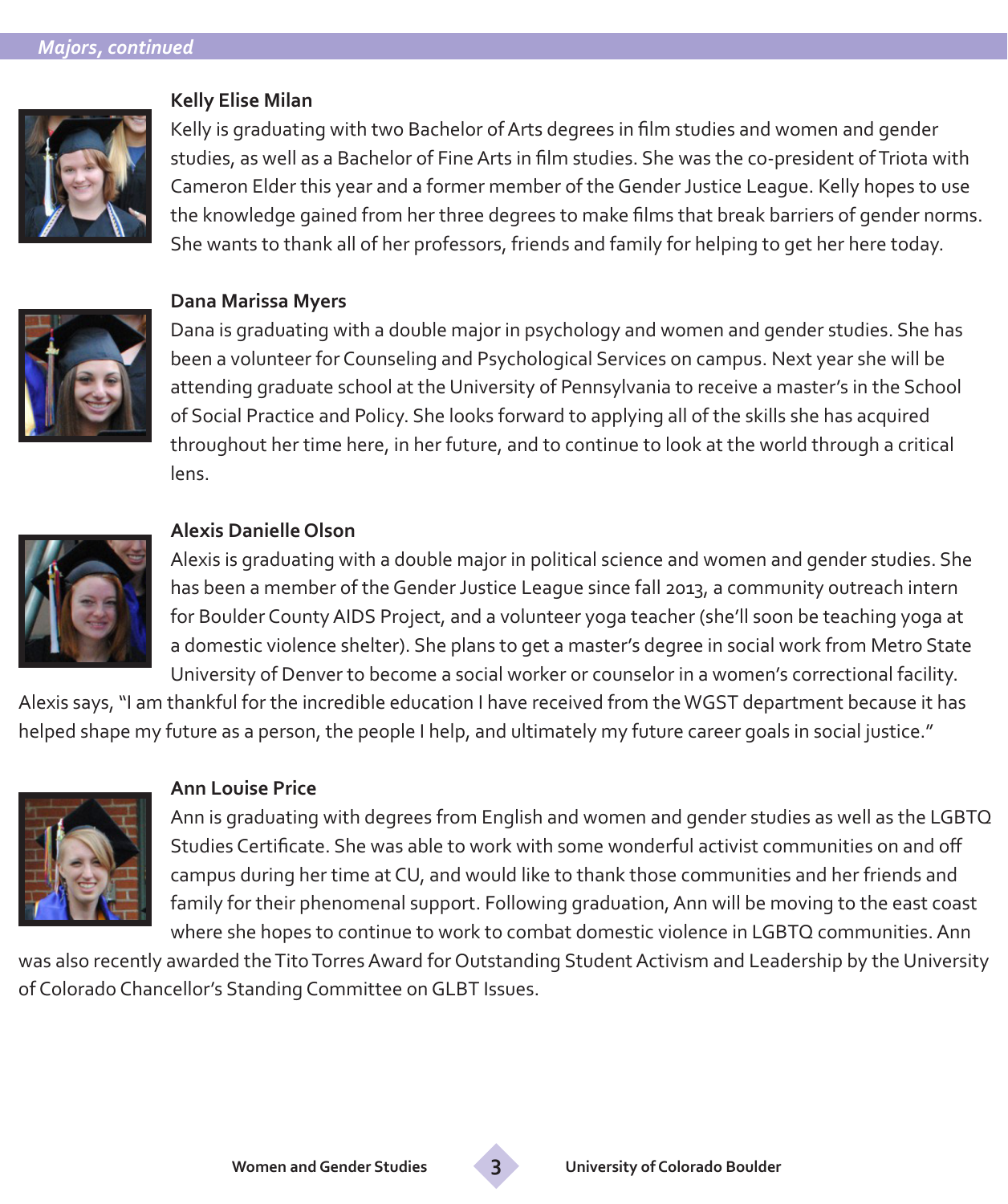

#### **Aida Rogonich**

Aida is a first generation student, graduating in three years, with bachelor's degrees in sociology and women and gender studies, and she looks forward to pursuing a master's in sociology at CU-Denver. She wants to thank her lovely family for supporting her through the years, pushing her to achieve her goals, and creating such a strong Bosnian woman; she says, "I could not have done it without my mom and dad, my brother Adis, and my partner Christopher."



#### **Jennifer Skylar Schmidt**

Skylar is excited to graduate with a BA in women and gender studies. She is thankful for the staff and the friends she has made in the Women and Gender Studies Program for providing support. After taking some time off from school, Skylar hopes to work in adoption and give back to others who face situations similar to hers and utilize the knowledge she had gained here at CU-Boulder.



#### **Sophia Raine Surage**

Sophia is graduating with majors in women and gender studies and ethnic studies. She would like to thank her family, friends, and professors who have supported her and mentored her through her undergraduate experience. Sophia is grateful for the opportunity she has had to be a member of the Gender Justice League feminist practicum and she looks forward to taking more steps towards radical positive change wherever she goes.



### **Tamora Nietha Tanniehill**

Tamora is graduating with degrees in both psychology and women and gender studies. She plans to continue her educational pursuits in graduate school after taking a year off to work. Tamora would like to thank her family and friends and professors for all of the support they have shown her over the years.



#### **Caitlyn Lea Zimmer**

Caitlyn is graduating summa cum laude with a triple major in women and gender studies, English literature, and German. Her honor's thesis discussed the changing representation of queer sexuality in German vampire film, and she is planning on attending graduate school to expand her research in a cultural studies program. She would like to thank her family for their love and support and her amazing professors for teaching her so much.

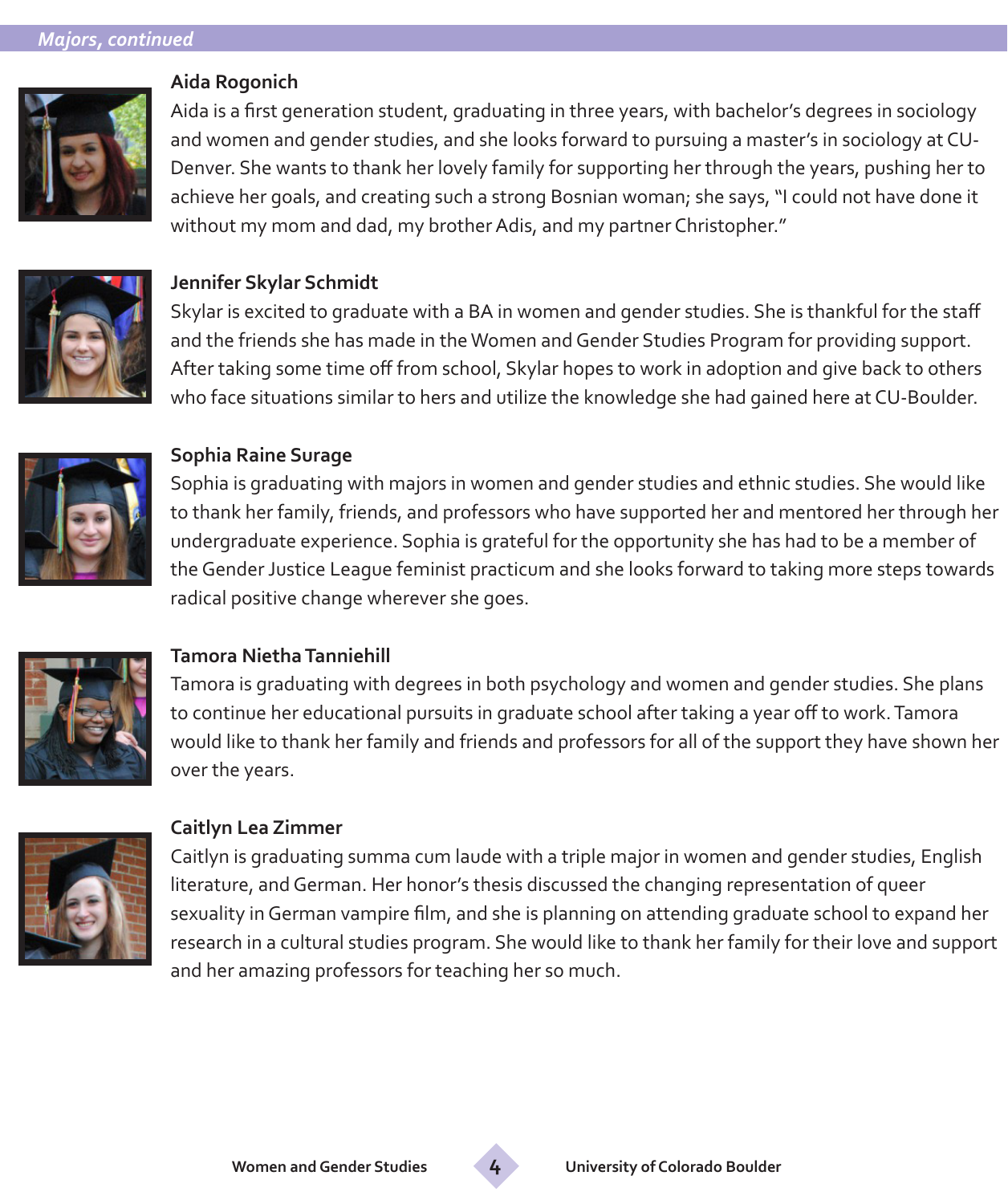#### *Minors 2014*

#### **Jessica Rae Carney**

Jessica majored in psychology and minored in women and gender studies. While at CU, she has been involved in Phi Beta Kappa honor society and Triota, the women and gender studies honor society. She is excited to be moving to Spain for the next year, and upon her return she will pursue a graduate degree in clinical psychology. Jessica would like to thank her wonderful family for all of their support in the last four years. She couldn't have done it without them.

#### **Sienna Rebecca Dellepiane**

Sienna is graduating with a degree in sociology and a minor in women and gender studies. She is also a graduate of the two-year INVST Community Leadership Program. Her passion is in intersectional feminism and fighting victim blaming, and she hopes to work with women and children coming from domestic and sexual violence. She has been accepted into AmeriCorps and will be working with the "I Have A Dream" Foundation at Ryan Elementary in Lafayette this coming fall.

Also graduating with a minor in Women and Gender Studies: **Quengail Serwaa Ameyaw; Cristin Araneth Bucio-Perez Erin Suzanne Calvin; Kellie Ann Flowers; Anthía Francesca Muñoz Lauren Marie Walsh; Jennie Yu**



*Jessica Carney, Sienna Dellepiane, & Patches*

#### *Graduate Certificate Recipients*

#### **David Eric Meens**

David completed his MA thesis in philosophy, titled "Contesting Philosophical Authority in the Belly of El Monstruo: A Case Study in Nonideal Political Theory and Epistemic Democracy" in 2012 under the supervision of Professor Alison Jaggar, and he is currently a candidate for his PhD in Education Foundations, Policy, and Practice under the advisorship of Professor Ken Howe. David's research focuses on political theory and education policy, specifically the political purposes of public schooling and contemporary school reforms. His work toward the Graduate Certificate in Women and Gender Studies has influenced both the theoretical perspectives and methodologies that inform his research and teaching. In the future he hopes to teach courses in women and gender studies and to continue to support gender equity and justice through his scholarship. *clockwise from left: Alison Jaggar,* 

*David Meens, Joseph Wilson, and Erica Rodriquez.*



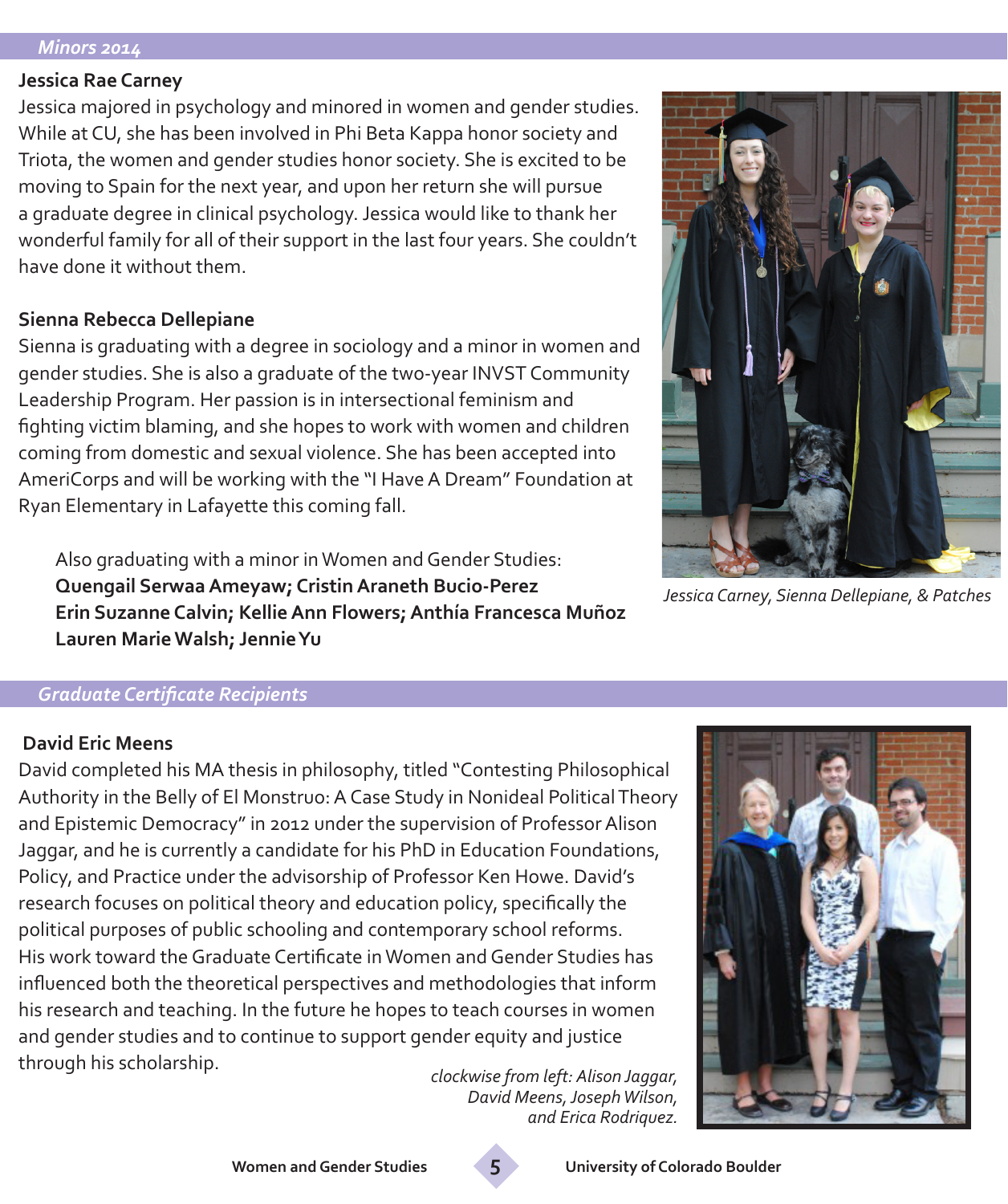#### *Graduate Certificate Recipients*

#### **Erica Rodriguez**

Erica is a master's candidate in the Department of Philosophy, with an expected completion date of summer 2014. In her thesis "State Interests and the Language of Neutrality," she discusses the Supreme Court's standards of review in abortion cases and suggests that moral considerations require that these standard be revised. Her main area of research is feminist philosophy of law. Erica says, "In pursuit of the WGST graduate certificate, I was given the opportunity to learn from courses outside of my department to explore how justice actually operates in society and what options there are for pursuing solutions."

#### **Joseph Scott Wilson Jr.**

Joseph is a second-year PhD student in the Department of Philosophy. His research interests center around philosophy of mind and social cognition. Joseph says, "The WGST certificate has given me important lenses from which to view cognition and social phenomena, introducing me to important theoretical frameworks and social perspectives that I would not have covered otherwise."

Also receiving a Graduate Certificate in Women and Gender Studies:

**Lindsey Morgan Cantwell Kate Lockwood Harris Allison Lockwood Rowland**

> Watch Commencement Highlights on YouTube.com/WGSTatCU!

- Ann's Speech
- Cameron & Sophia's Speech
- "Sisterhood" read by Kelly
- Dr. Katie Oliviero's Address
- Entire Ceremony



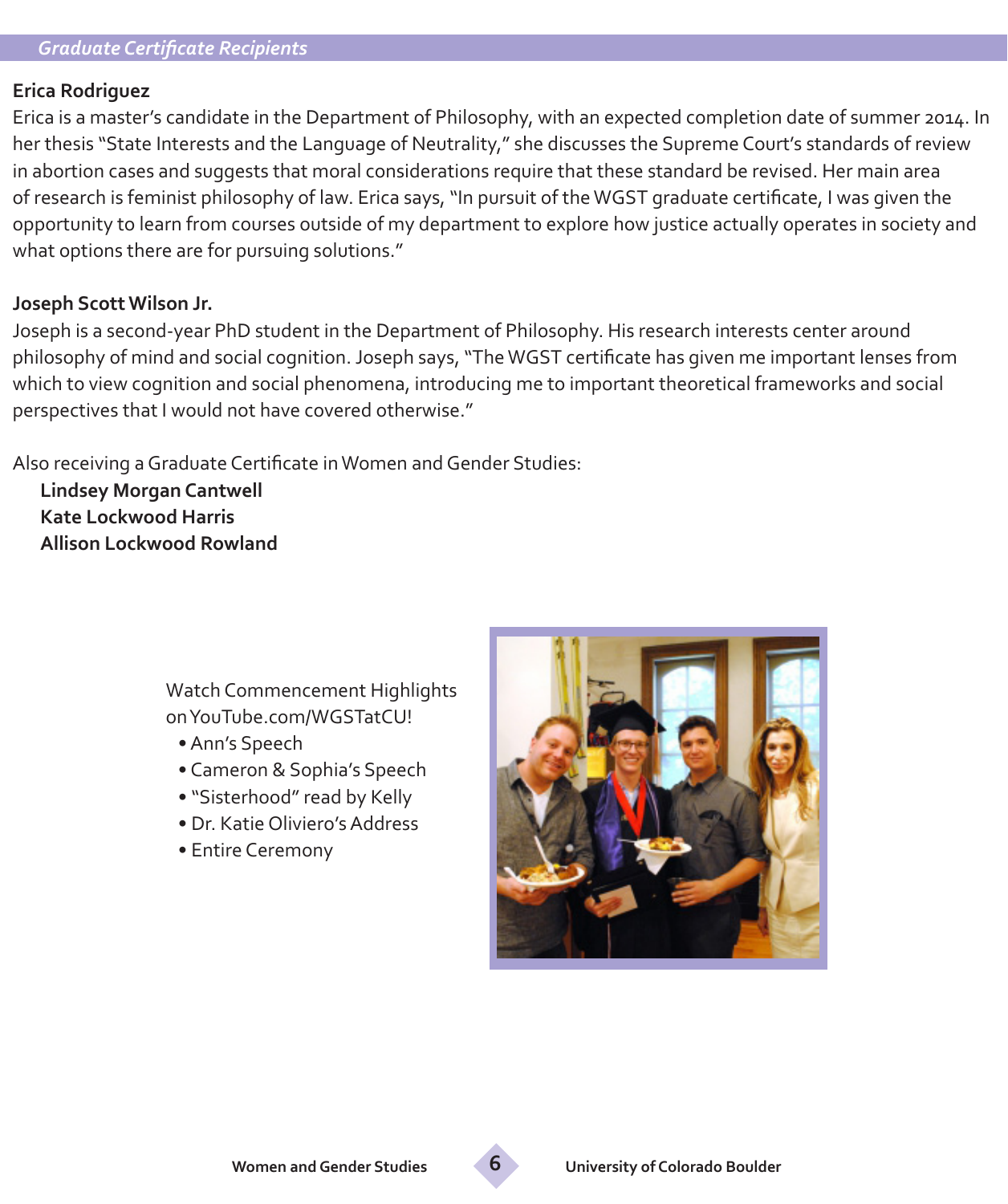# **Scholarship & Award Winners**

#### **Lucile Berkeley Buchanan Scholarship**

Given in honor of Lucile Berkeley Buchanan, the first black female graduate of the University of Colorado, this scholarship is awarded to a student who demonstrates a commitment towards social justice, with preference given to students who are the first generation in their family to attend college.



**Teresa Boness** is this year's Lucile Berkeley Buchanan scholarship recipient. Teresa has long demonstrated her commitment to inclusive social justice. She has extensive experience directing school and community based mentoring programs for at-risk youth. She has volunteered with the American Indian population, particularly with women, in northwestern Nebraska and southern South Dakota as a job coach and tutor. At CU she serves as a board member of the student government's diversity committee, she is a Career Services Student Advisory board member, and is an active member of the Academic Excellence Program and the

Center for Multicultural Affairs.

### **Jean Dubofsky Scholarship**

The Jean Dubofsky Scholarship is given annually in honor of the first woman to serve on the Colorado Supreme Court and a Boulder attorney who has worked tirelessly on civil rights issues. This award is given to a women and gender studies major and is based on academic record, education and career goals, community and campus service, and a demonstrated commitment to raising awareness of and combating oppression in all its forms.



**Katie Raitz** is this year's Dubofsky Scholarship recipient, both for her academic excellence and high level of civic engagement. She has initiated and participated in efforts on campus and beyond to address reproductive rights, sexual education, environmentalism, anti-racism, LGBTQ rights, and more. She has served on student government, organized numerous events and campaigns, facilitated trainings, testified in front of the state legislature, given keynote speeches on youth activism, started new advocacy/activist groups, and served a mentor and

advisor for youth activism. She has already been recognized for a number of prestigious awards, including the Putska Scholarship, the President's Volunteer Service Award, Scholar of Promise, and most recently the College of Arts and Science's prestigious Van Ek Award, for outstanding academic achievement and contributions to the university and Boulder communities.

### **Susannah Chase Memorial Scholarship**

This scholarship is dedicated to the memory of Susannah Chase, a CU student who loved studying the issues of women and gender, and given in her honor to a student who exhibits strong academic achievement and shows a similar commitment to that of Susannah Chase to the study of social justice. This year we had so many strong applicants we decided to give this award to three very deserving recipients.

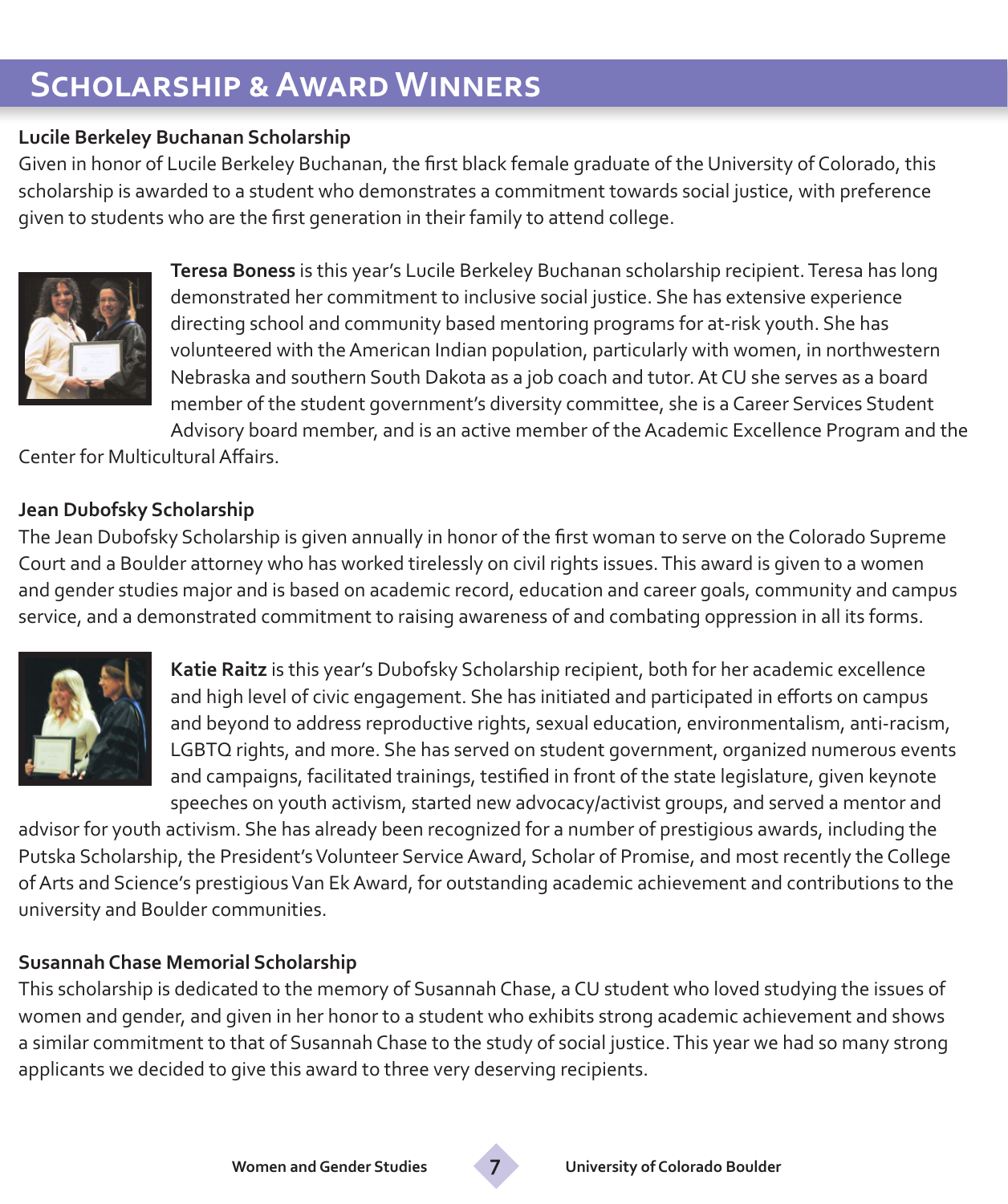#### *Scholarship Recipients, continued*



**Hibaq Loyan** is a women and gender studies minor, pursuing a major in integrative physiology. On campus, she serves as an outreach coordinator for the Women's Resource Center. She is also involved in several global health equality causes. Through GlobeMed and their partner Himalayan Health Care she is working to support girls' education and entrepreneurship in rural Nepal villages. She also volunteers with the Gedo Hospital Relief fund to have a hospital built in her family's homeland in Somalia that will have a part dedicated to obstetrics, gynecology, and women's health resources more broadly.



**Catarina Massa** is majoring in geography, with a women and gender studies minor, and is a staff writer for the CU Independent where she has written about issues of social justice. Catarina hopes to use some of her personal experiences to help others, to work for gender equality, and to demonstrate to women facing extreme adversity that there is a light at the end of the tunnel.

**Josie Valadez Fraire** is a women and gender studies minor, with majors in both ethnic studies and psychology. Josie has been actively involved in learning about and challenging oppression surrounding gender and sexuality. She is a member of MeCha and has been working on the national G & S Council which is focused on bringing issues of gender and sexuality into the conversation of the organization and activism for Chicano/a communities at the local and national level. As a member of a multicultural sorority, she has helped plan the Semana de la Xicana event. She has also been working with Dr. Glenda Russell of CAPS on a research project focused on LGBTQ teachers in the Boulder Valley and St. Vrain Valley school districts.

#### **Joanne Easley Arnold Outstanding Senior Award**

The Joanne Easley Arnold Outstanding Senior Award is named in honor of a professor emerita of the School of Journalism and Mass Communication at the University of Colorado Boulder, for her long term support of the Women and Gender Studies Program. This award is given to a graduating women and gender studies major to recognize them for outstanding leadership and service to women and gender studies specifically. The award goes to someone that the faculty and staff have admired for their commitment to the program, but for whom there may have not yet been formal recognition in the form of one of our scholarships or award nominations.



**Shannie Ebrahimian** stands out for her commitment to the Women and Gender Studies Program both inside and outside the classroom, and is this year's recipient of the Joanne Easley Arnold Outstanding Senior Award. While many of our students come to our department later in the career, often adding it as a second major or minor, Shannie came in pretty confident of her interest right from the beginning. While she has always been passionate about social justice, we have seen her evolve in her academics and in her activism. In the classroom, she is always well

prepared and engaged. Her academic work is superb and she models classroom leadership with active listening, effective questions, and compelling insights. She is quick to address injustices, but over time has learned to try and do it in a way that calls people into community and works to bridge differences. She can take charge of situations, but she also encourages and supports others to take the lead. She is both a strong advocate and ambassador of the program and has gone above and beyond in helping to build and promote a stronger department.